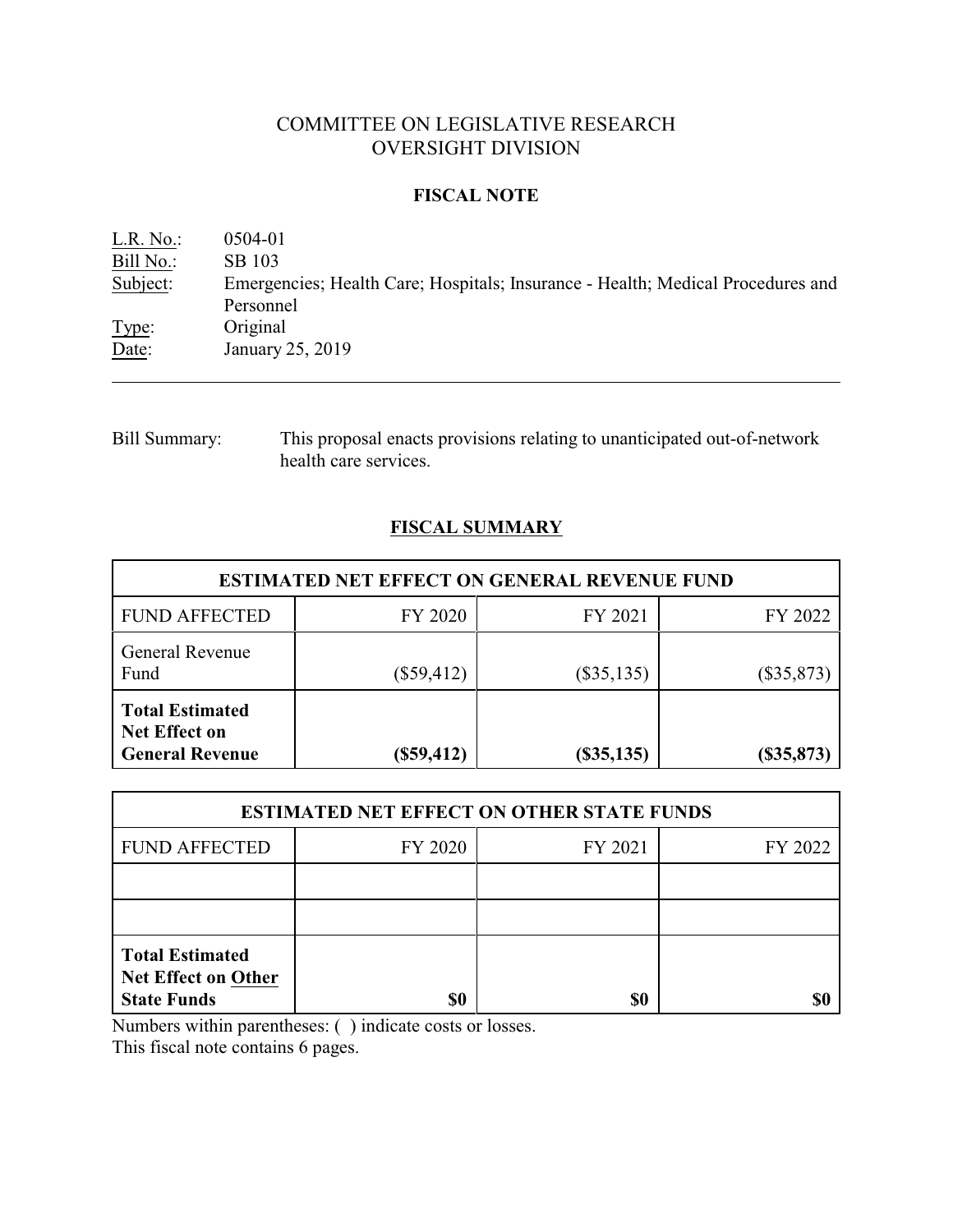L.R. No. 0504-01 Bill No. SB 103 Page 2 of 6 January 25, 2019

| <b>ESTIMATED NET EFFECT ON FEDERAL FUNDS</b>                               |         |         |         |  |
|----------------------------------------------------------------------------|---------|---------|---------|--|
| <b>FUND AFFECTED</b>                                                       | FY 2020 | FY 2021 | FY 2022 |  |
| Federal Funds*                                                             | \$0     | \$0     |         |  |
|                                                                            |         |         |         |  |
| <b>Total Estimated</b><br><b>Net Effect on All</b><br><b>Federal Funds</b> | \$0     | \$0     | \$0     |  |

\* Revenues and Expenses Net to \$0.

| <b>ESTIMATED NET EFFECT ON FULL TIME EQUIVALENT (FTE)</b>    |         |         |         |  |
|--------------------------------------------------------------|---------|---------|---------|--|
| <b>FUND AFFECTED</b>                                         | FY 2020 | FY 2021 | FY 2022 |  |
|                                                              |         |         |         |  |
|                                                              |         |         |         |  |
| <b>Total Estimated</b><br><b>Net Effect on</b><br><b>FTE</b> |         |         |         |  |

 $\Box$  Estimated Net Effect (expenditures or reduced revenues) expected to exceed \$100,000 in any of the three fiscal years after implementation of the act.

| <b>ESTIMATED NET EFFECT ON LOCAL FUNDS</b> |         |         |         |  |
|--------------------------------------------|---------|---------|---------|--|
| <b>FUND AFFECTED</b>                       | FY 2020 | FY 2021 | FY 2022 |  |
| Local Government                           | \$0     | \$0     | \$0     |  |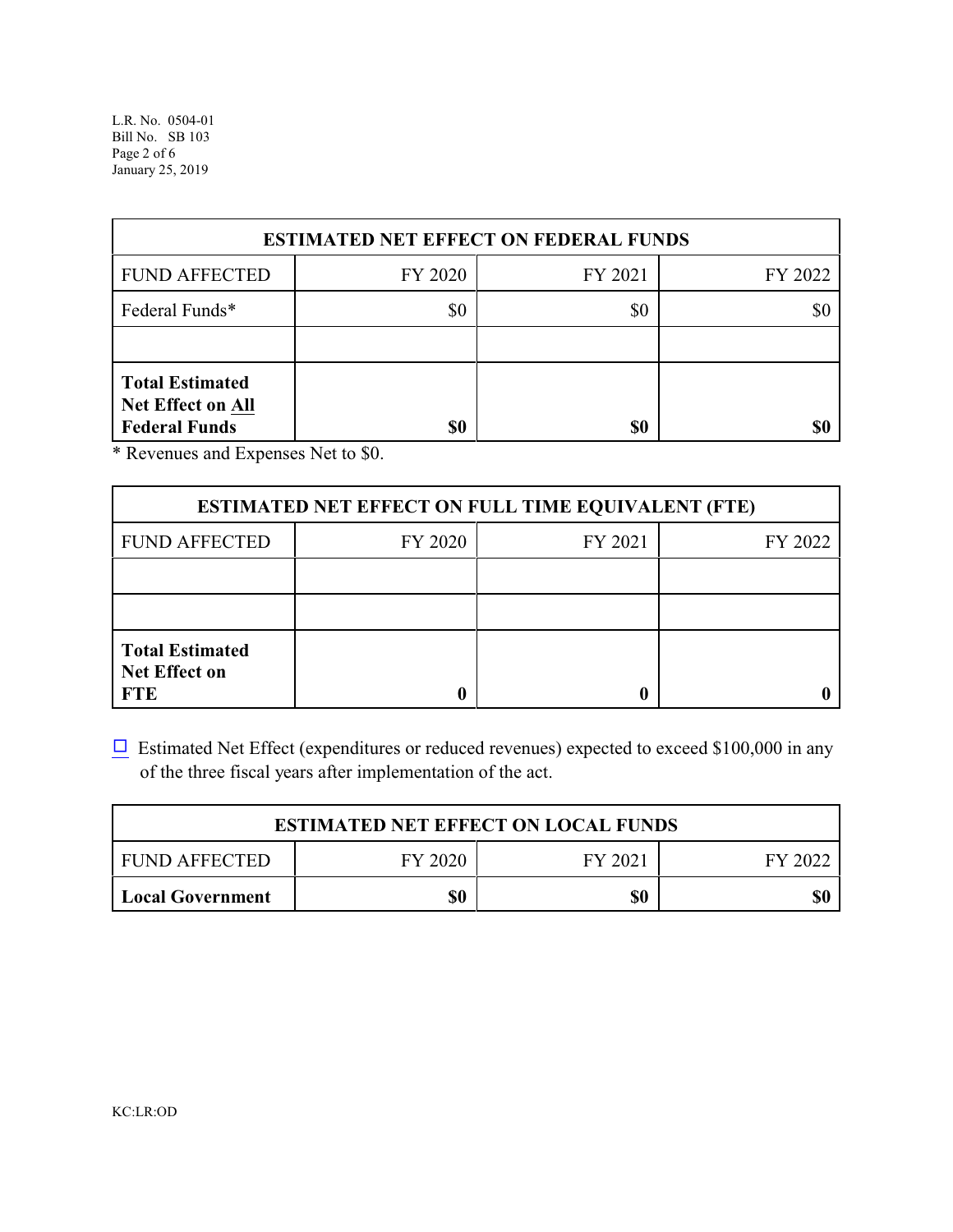L.R. No. 0504-01 Bill No. SB 103 Page 3 of 6 January 25, 2019

### **FISCAL ANALYSIS**

### ASSUMPTION

#### *Section 376.690*

Officials from the **Department of Social Services (DSS)** assume this legislation revises Chapter 376, which pertains to Health Maintenance Organizations (HMO). The health plans that contract with the state to provide health services in the MO HealthNet Managed Care Program are licensed as HMOs, therefore without a specific exemption, this legislation could pertain to these health plans.

This legislation revises legislation passed in FY 2018 that outlines reimbursement requirements and an arbitration system for reimbursement disputes for out-of-network providers providing "unanticipated out-of-network care" defined as services received in an in-network facility from an out-of-network provider when the patient presents with an emergency medical condition.

The legislation passed in FY 2018 was permissive and allowed for this reimbursement and arbitration system, and required an effective date of January 1, 2019. The current bill requires this reimbursement, the arbitration process and removes the January 1, 2019 effective date.

Currently, the MO HealthNet Managed Care contract requires that non-participating providers be reimbursed at 90% of the Fee-for-Service fee schedule. There are exceptions to this requirement including emergency services and "other non-participating reimbursement rates required by law or in the contract". Currently, emergency services provided by an out-of-network provider must be paid at no lower than the current MO HealthNet program rates in effect at the time of service.

If the proposed legislation passes and the MO HealthNet Managed Care contract would need to be amended to align non-participating reimbursement with the legislation, it would be assumed that unanticipated out-of-network care would be reimbursed at a rate higher than the current FFS fee schedule reimbursement. Given the negotiation process outlined and the connection of "reasonable" reimbursement to commercial levels, the "reasonable" level of reimbursement in Medicaid is not aligned with the negotiation benchmarks. This is true whether the MCO Medicaid contract required reimbursement at 90% of Medicaid FFS for non-participating providers or if the Medicaid FFS was required. It is assumed that the Managed Care capitation rates would increase at least \$100,000 for this change. We estimate the actuarial cost to evaluate this program change to the Managed Care capitation rates to be no more than \$50,000. Below splits are based on FMAP rate with a 2.10% medical inflation rate for FY21 and FY22.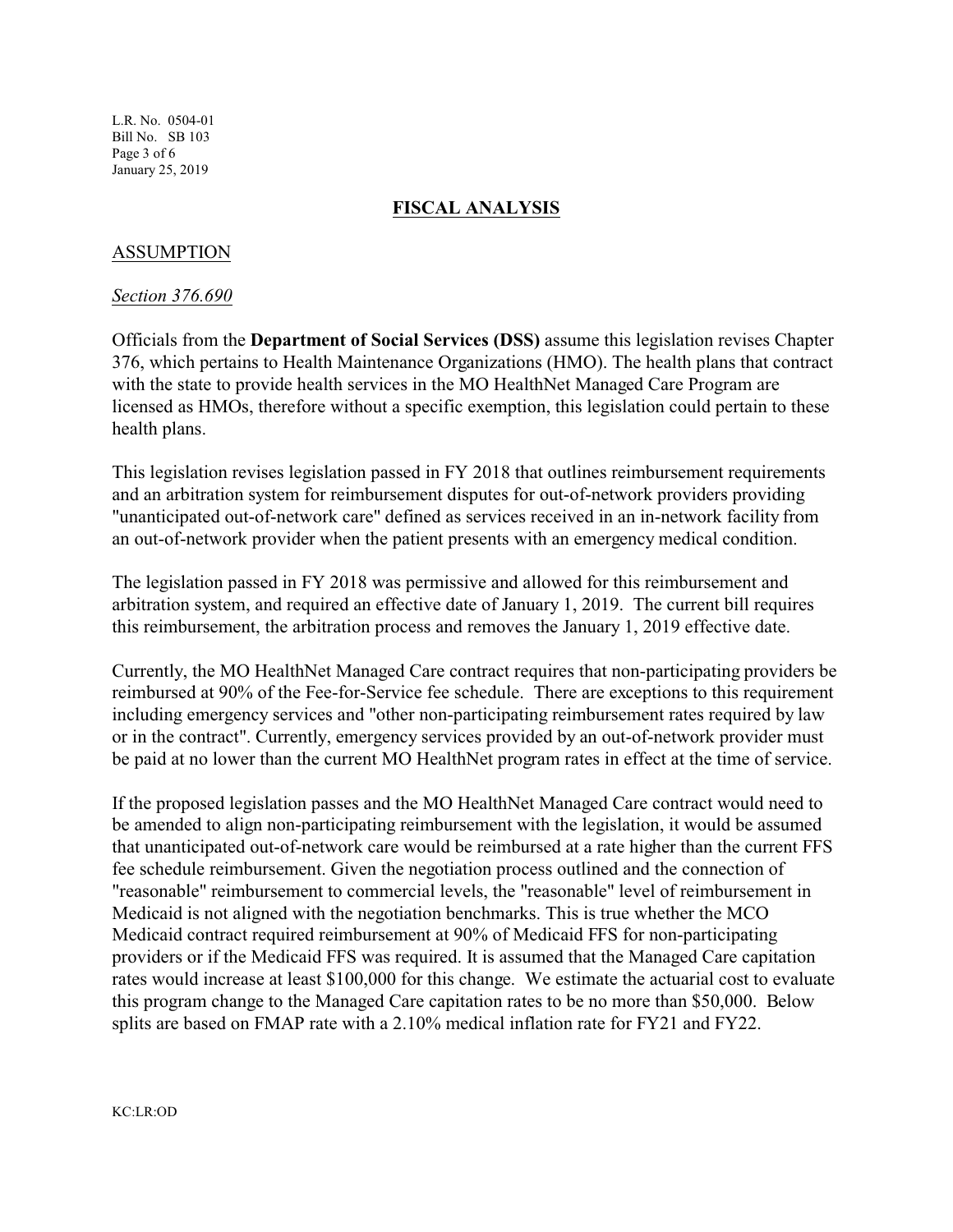L.R. No. 0504-01 Bill No. SB 103 Page 4 of 6 January 25, 2019

ASSUMPTION (continued)

FY20: (\$150,000) -- GR: (\$59,412); FF: (\$90,588) FY21: (\$102,100) - GR: (\$35,134.65); FF: (\$66,965.35) FY22: (\$104,244.10) - GR: (\$35,872.48); FF: (\$68,371.62)

Until the FY20 budget is finalized, the Department cannot identify specific appropriations.

**Oversight** notes that costs for capitation rate increases would be split 35.412% state funds and 65.588% federal funds. Costs for actuarial studies are split equally between state and federal funds.

Officials from the **Department of Insurance, Financial Institutions and Professional Registration**, the **Department of Health and Senior Services**, the **Department of Mental Health**, the **Missouri Consolidated Health Care Plan** and the **Office of Administration** - **Administrative Hearing Commission** each assume the proposal will have no fiscal impact on their respective organizations.

**Oversight** notes that the above mentioned agencies have stated the proposal would not have a direct fiscal impact on their organization. Oversight does not have any information to the contrary. Therefore, Oversight will reflect a zero impact on the fiscal note.

| <b>ESTIMATED NET EFFECT TO THE</b><br><b>GENERAL REVENUE FUND</b>      | $($ \$59,412)                 | (S35, 135)   | (S35, 873)   |
|------------------------------------------------------------------------|-------------------------------|--------------|--------------|
| rates<br><b>Actuarial Study</b>                                        | $(\$25,000)$                  | \$0          | \$0          |
| $Cost - DSS (§ 376.690)$<br>Increase in Managed Care capitation        | $(\$34,412)$                  | $(\$35,135)$ | $(\$35,873)$ |
| <b>FISCAL IMPACT - State Government</b><br><b>GENERAL REVENUE FUND</b> | FY 2020<br>$(10 \text{ Mo.})$ | FY 2021      | FY 2022      |
|                                                                        |                               |              |              |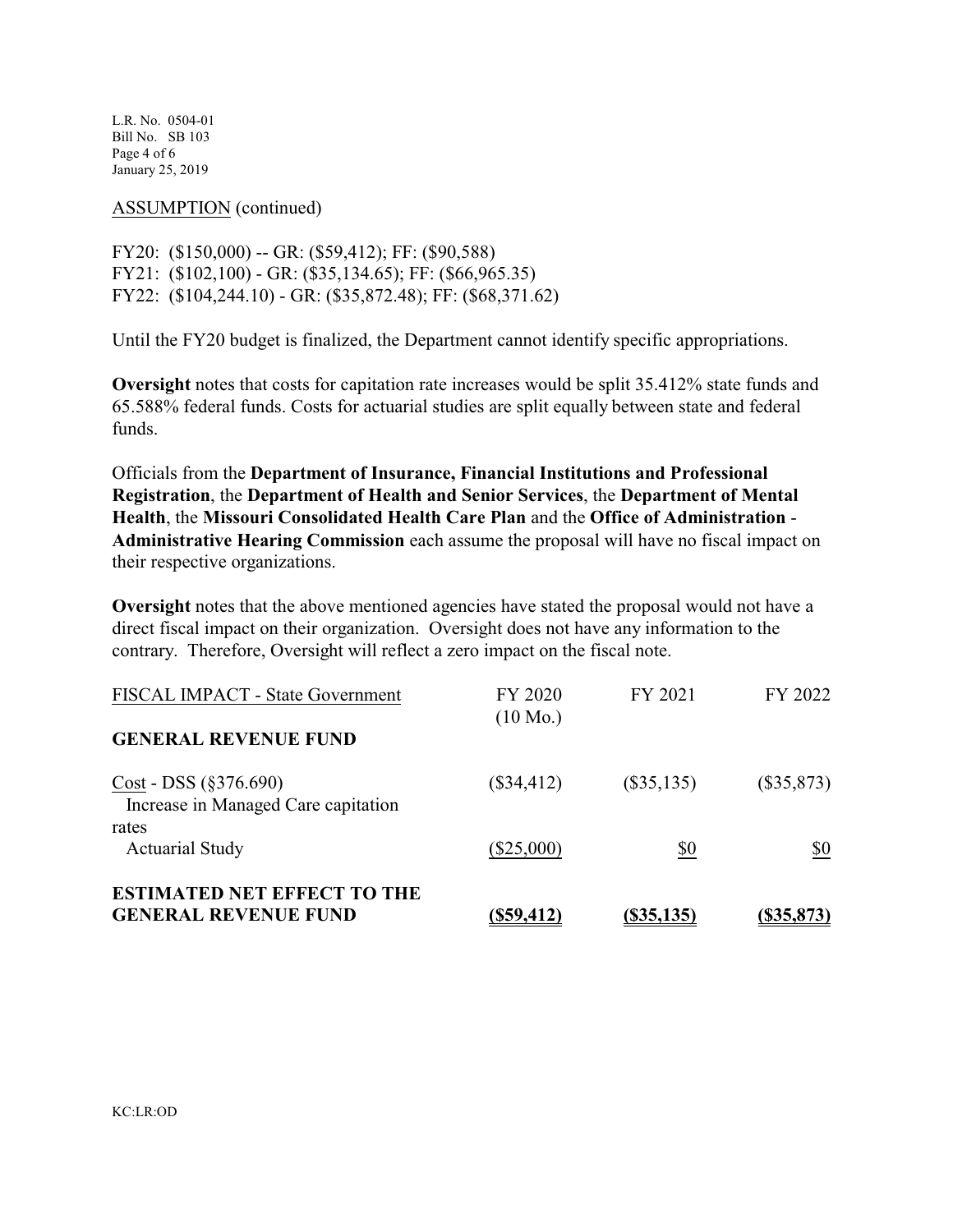L.R. No. 0504-01 Bill No. SB 103 Page 5 of 6 January 25, 2019

| FISCAL IMPACT - State Government<br>(continued)                          | FY 2020<br>$(10 \text{ Mo.})$ | FY 2021      | FY 2022                       |
|--------------------------------------------------------------------------|-------------------------------|--------------|-------------------------------|
| <b>FEDERAL FUNDS</b>                                                     |                               |              |                               |
| Revenue - DSS (§376.690)<br>Increase in Managed Care capitation<br>rates | \$65,588                      | \$66,965     | \$68,371                      |
| <b>Actuarial Study</b>                                                   | \$25,000                      | \$0          | \$0                           |
| Cost - DSS (§376.690)<br>Increase in Managed Care capitation<br>rates    | $(\$65,588)$                  | $(\$66,965)$ | $(\$68,371)$                  |
| <b>Actuarial Study</b>                                                   | $(\$25,000)$                  | \$0          | $\underline{\$0}$             |
| <b>ESTIMATED NET EFFECT TO</b><br><b>FEDERAL FUNDS</b>                   | <u>\$0</u>                    | <u>\$0</u>   | $\underline{\underline{\$0}}$ |
| FISCAL IMPACT - Local Government                                         | FY 2020<br>$(10 \text{ Mo.})$ | FY 2021      | FY 2022                       |
|                                                                          | <u>\$0</u>                    | <u>so</u>    | <u>\$0</u>                    |

## FISCAL IMPACT - Small Business

No direct fiscal impact to small businesses would be expected as a result of this proposal.

#### FISCAL DESCRIPTION

This act specifies that health care professionals shall, rather than may, utilize the process outlined in statute for claims for unanticipated out-of-network care.

This legislation is not federally mandated, would not duplicate any other program and would not require additional capital improvements or rental space.